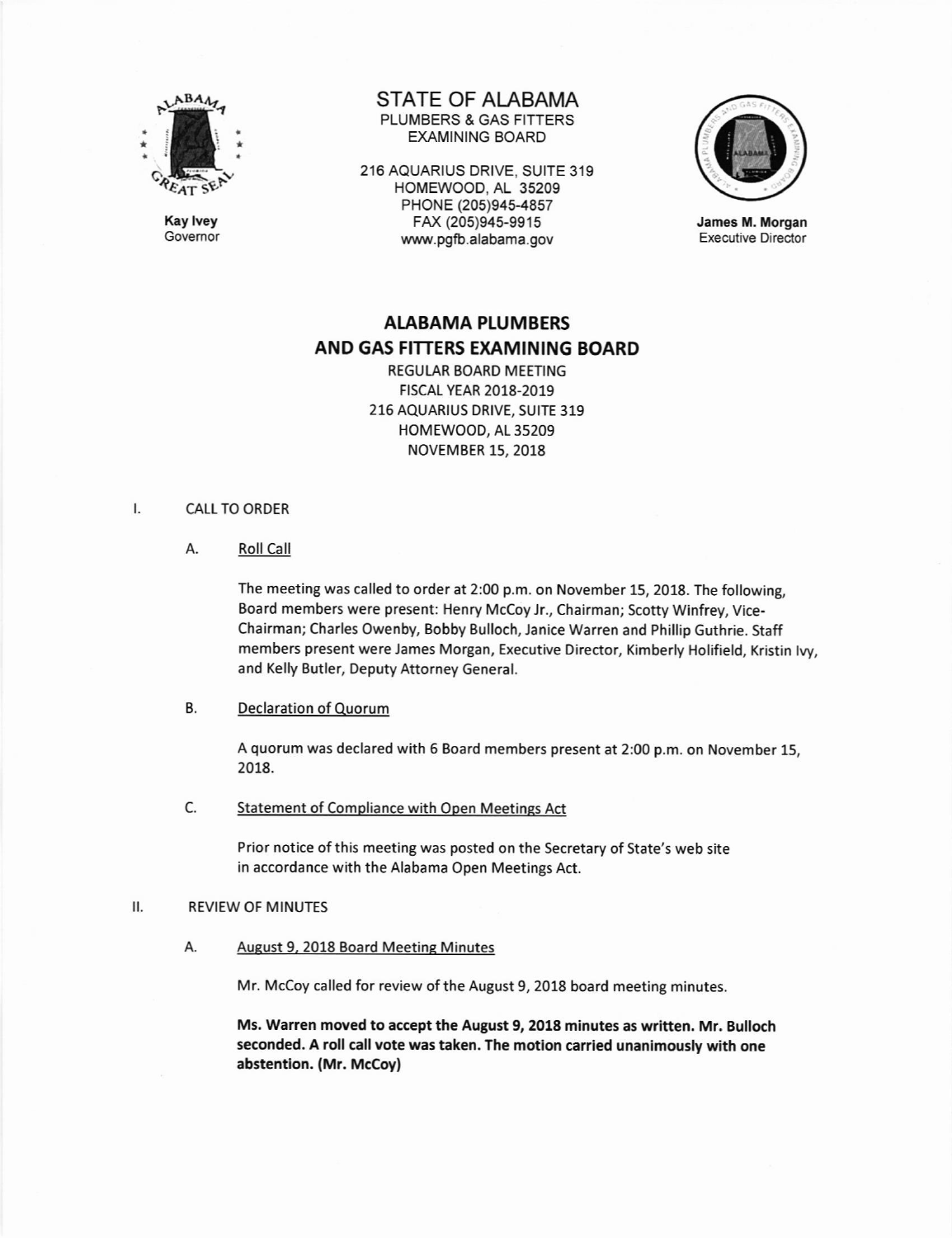## III. PUBLIC INPUT AND/OR APPEARANCES BEFORE THE BOARD

## A. MGA (Medical Gas Accreditation, LLC)

A representative from MGA (Medical Gas Accreditation, LLC) appeared before the Board to request the board consider MGA to be an approved Medical Gas lnstaller credentialing provider in the State of Alabama.

Mr. Owenby moved to approve MGA (Medical Gas Accreditation, LLCI as a Medical Gas Installer credentialing provider in the state of Alabama effective immediately. Mr, Guthrie seconded. A roll call vote was taken. Motion carried unanimously with one abstention. {Mr. McCoy}

### B. Tom Collucci

Mr. Collucci appeared before the Board to request to be allowed to sit for the Master Plumber/Gas fitter exam based on his experience.

Mr. Guthrie moved that if Mr. Collucci can verify previous employment, obtain employment under as master plumber/gas fitter as an apprentice, he will be allowed to sit for the journeyman Plumber/gas fitter exam. Ms. Warren seconded. A roll Call vote was taken. Motion carried unanimously with one abstention. (Mr. McCoy)

## C. Jennes Nelson

Mr. Nelson appeared before the Board to request to be allowed to sit for the Journeyman Plumber exam based on his experience.

Mr. Bulloch moved to allow Mr. Nelson to sit for the Journeyman plumber exam once employment has been verified. Mr. Guthrie seconded. A roll call vote was taken. Motion carried unanimously with one abstention. (Mr. Mccoy)

## D. Terry Mustin Jr.

Mr. Mustin appeared before the Board to request to be allowed to sit for the Journeyman Plumber exam based on experience.

Mr, Owenby moved to allow Mr. Mustin to sit for the Journeyman plumber exam, Ms. Warren seconded. A roll call vote was taken. Motion carried unanimously wlth one abstention. (Mr. McCoy)

## E, Anthony Bell lr

Mr. Bell appeared before the Board to request to be allowed to sit for the Journeyman Plumber/Gas Fitters exams based on experience.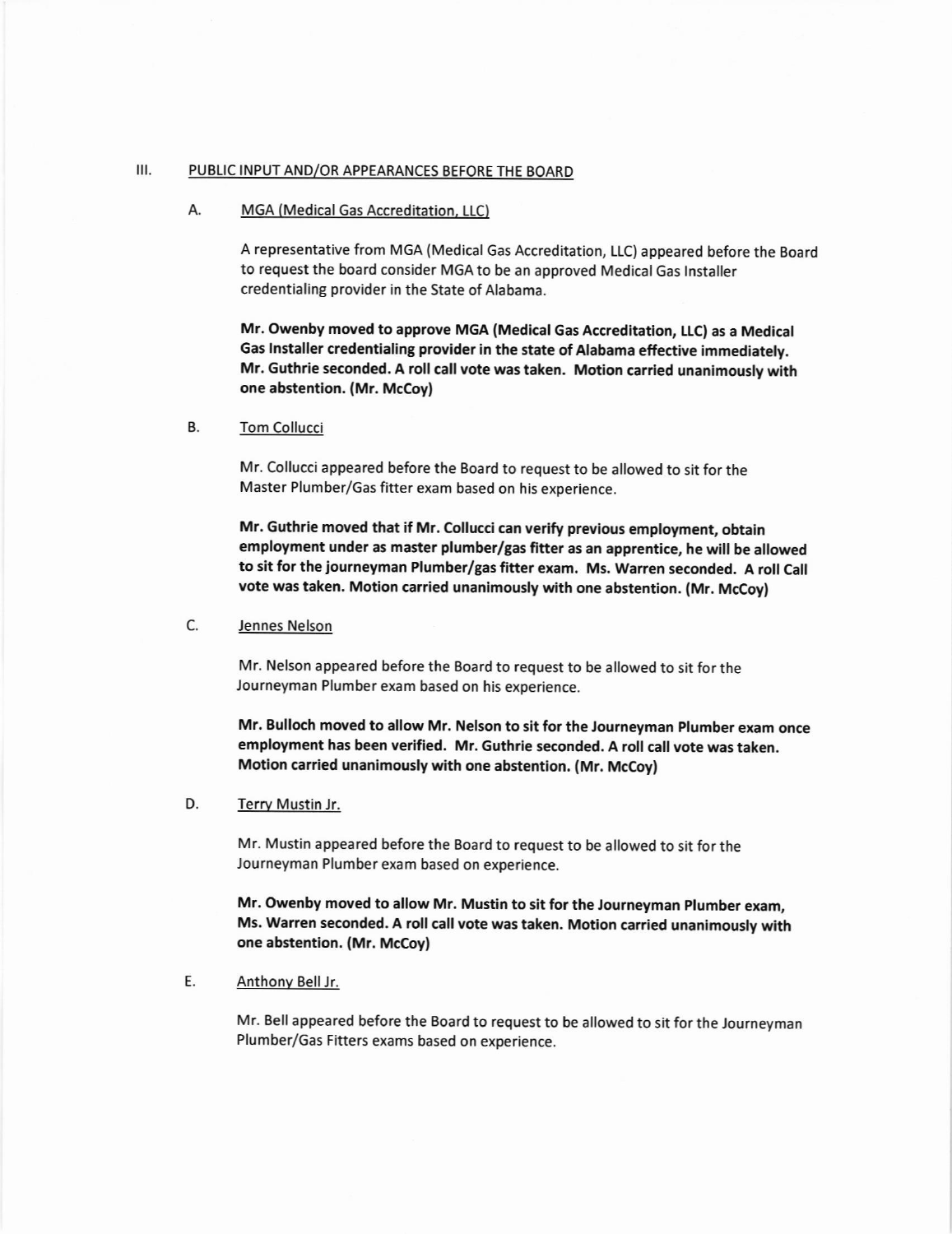Mr. Warren moved to allow Mr. Bell to sit for the Journey Plumber/Gas Fitter exams. Mr. Bulloch seconded, Motion carried unanimously with one abstention. (Mr, McCoy)

## F. Mr. Olajide Adenuga

Mr. Adenuga appeared before the Board to request to be allowed to sit for the Journeyman Plumber exam based on experience,

Ms. warren moved to allowed Mr. Adenuga to sit for the Journeyman plumber exam once employment has been yerified, Mr. Bulloch seconded. Motion carried unanimously with one abstention. (Mr. McCoy)

## G. Decatur Utilities

A representative from Decatur Utilities appeared before the Board to request that Mr. Jeremy Hardin, Mr. Shane Haynes, and Mr. Gregory Gillespie be allowed to sit for the Journeyman Gas Fitter exam based on experience.

Mr. Winfrey moved to allowed Mr. Hardin, Mr. Haynes, and Gillespie to sit for the Journeyman Gas Fitter exam. Mr. Guthrie seconded. Motion carried unanimously with one abstention. (Mr. McCoy)

## H. Sullivan Richardson Jr.

Mr. Richardson appeared before the Board to request to be allowed to sit for the Journeyman Plumber exam based on experience.

Mr, Bulloch moved to allow Mr. Richardson to sit for the Journeyman plumber exam. Mr. Owenby seconded. Motion carried unanimously with one abstention. (Mr. McCoy)

### IV. FINANCIAL STATEMENT

Mr. McCoy called for review of the September 30, 2018 financial statement

Mr. Bulloch moved to accept the September 30, 2018 financial statement. Ms. Warren seconded. A roll call vote was taken. Motion carried unanimously with one abstention. (Mr. Mccoy)

#### V. INVESTIGATIVE COMMITTEE

## A. **Investigative committee report**

The committee reports of the lnvestigative Committee were given by Mr. Bulloch. The investigative Committee reviewed 16 cases. The committee opened 13 cases with probable cause and closed 3 consumer complaint case with no probable cause.

Ms. Warren moved to accept the report given by the Investigative Committee to open 13 cases with probable cause and close 3 consumer complaint cases with no probable